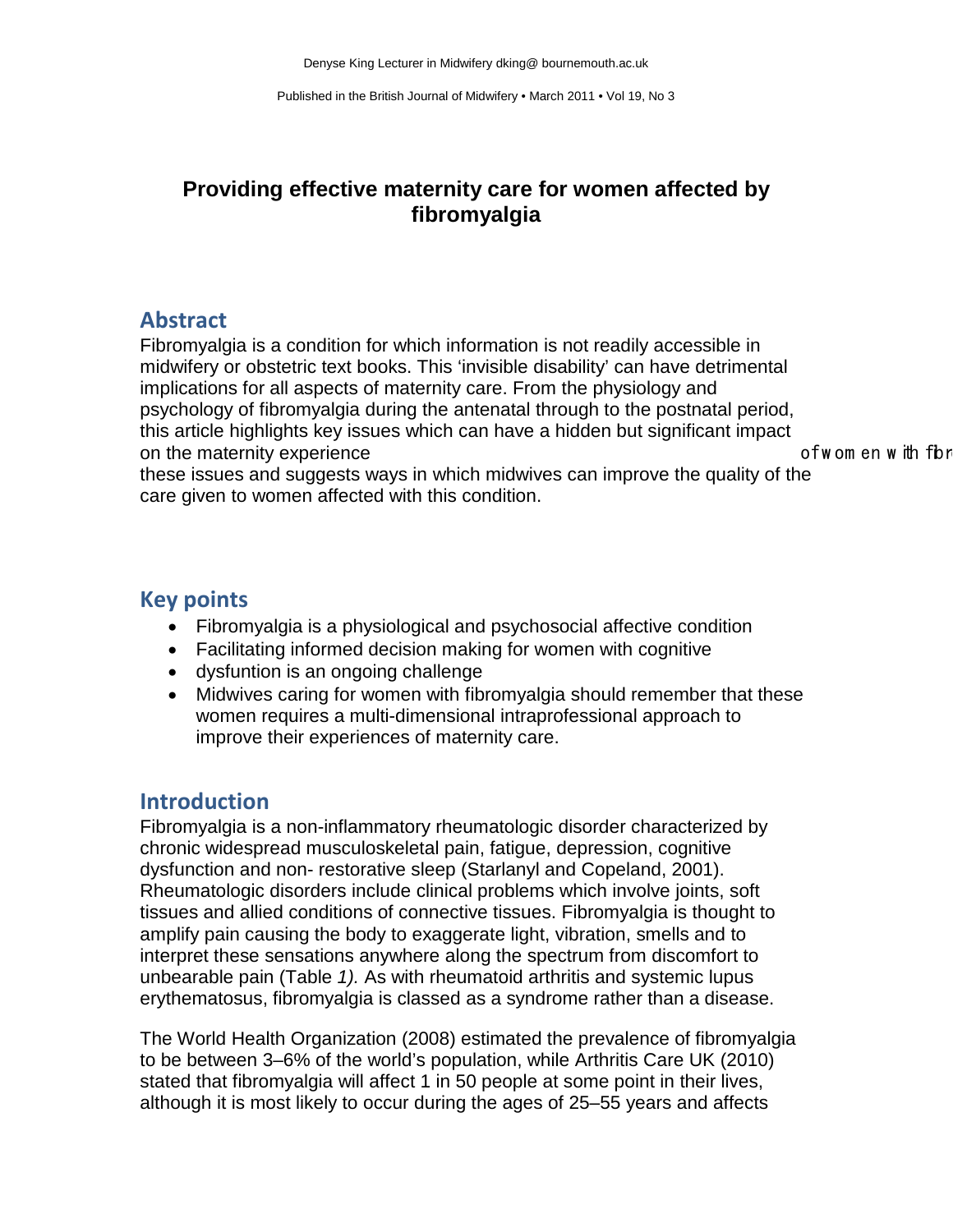women seven times more frequently than men. Whether increasing numbers are due to improved diagnostic techniques, an increased awareness among GPs and rheumatologists or for some other reason is as yet undefined. There is thought to be genetic link (Ablin et al, 2006; Buskila et al, 2007) and the onset of the symptoms often follow an emotional or physical trauma (Amital et al, 2006; Arguelles et al, 2006). It has been nicknamed the 'invisible disability' as people who suffer with fibromyalgia may appear outwardly well but are often unable to function within the demands of 'normal' day-to- day life. (Dell, 2007).

#### **Fibromyalgia in midwifery**

Fibromyalgia is not a condition on which information is readily accessible in midwifery or obstetric text books. However, during the years the author worked as a team leader in an obstetric antenatal clinic, an increasing number of women presenting with fibromyalgia as a pre-pregnancy clinical diagnosis has been noticed.

The pain of fibromyalgia is generally wide- spread, involving both sides of the body. Pain usually affects the neck, buttocks, shoulders, arms, the upper back and the chest. Assessment of pain threshold in various localized tender areas of the body that can bring on widespread pain and muscle spasm when touched is used as part of the diagnostic technique (Arthritis Research UK, 2007). Tender points are commonly found around the elbows, shoulders, knees, hips, back of the head, and the sides of the breast bone. A series of blood tests are performed to rule out other conditions such as chronic fatigue syndrome, lupus, under-active thyroid, multiple sclerosis, myositis, rheumatoid arthritis, and Sjogren's syndrome.

Women are presenting in increasing numbers for obstetric care and the question needs to be asked if midwives are equipped with the knowledge and skills necessary to provide the additional care they may require. As the link midwife for the Fibromyalgia Association UK, the author has found this is also reflected in the number of contacts and queries from women with fibromyalgia who are either pregnant or wishing to become so. The aim of this article is therefore to make relevant information more accessible to midwives and other health professionals who may be involved in the maternity care of these women. In this article, the disorder will be broken down into areas which may have an impact on women's maternity care requirements. In addition to the physical symptoms of fibromyalgia, there is the additional potential complication of depression and anxiety which are present in 30–45% of patients (Dell, 2007).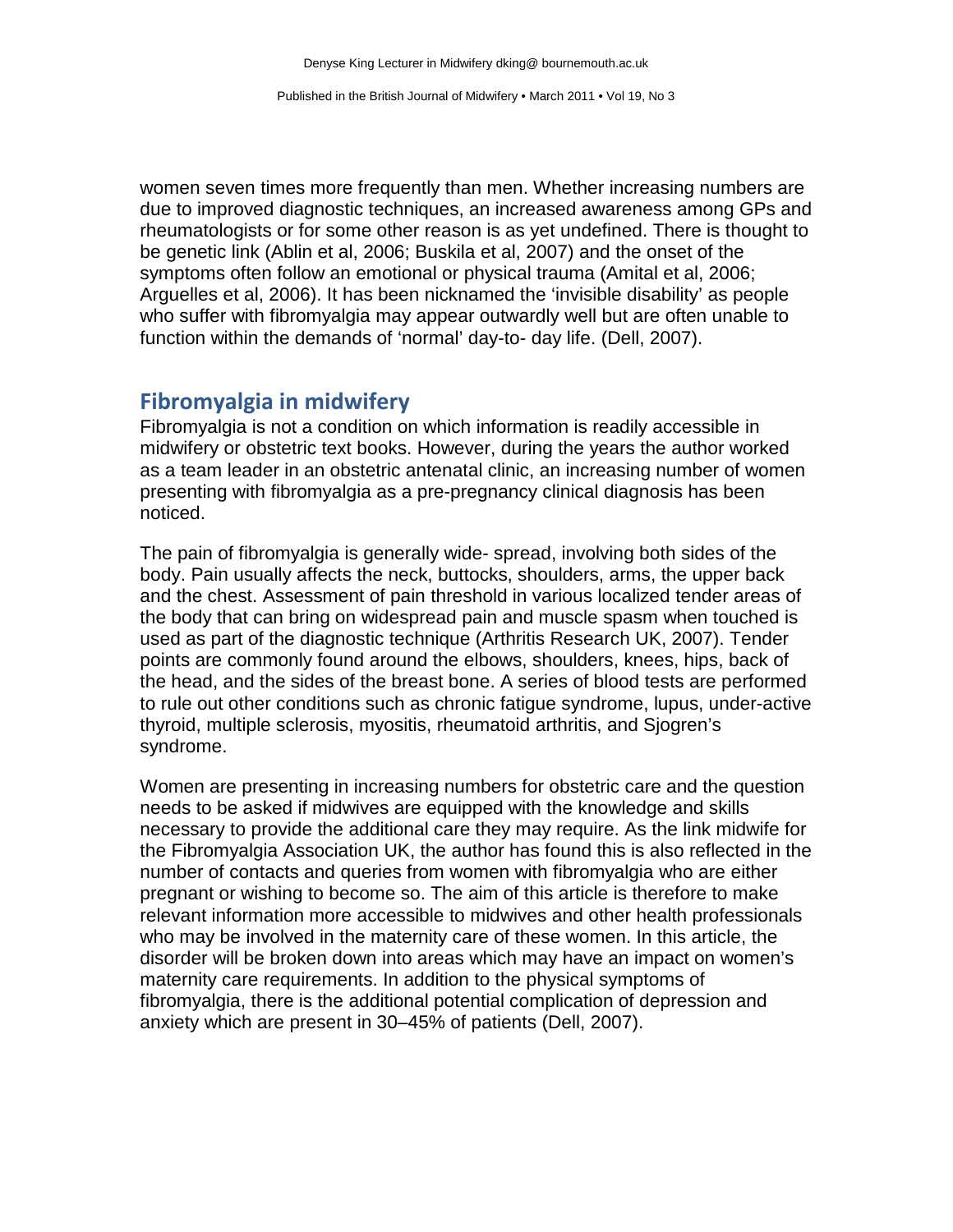# **Dyscognition**

Women with fibromyalgia often have memory and cognitive complaints including impaired control of attention and a weakened working memory (Starlanyl, 2001). Their neurocognitive deficits highlight the possibility that there may be additional or increased implications for processing information in order to make informed choices and giving informed consent. Women need varying amounts of time to process the information given to them during their pregnancy and postnatal puerperium (Campbell, 2002). Arguably the majority of the 'routine' information is given during the booking visit (Baston, 2002). 'Fibrofog' is a common complaint of women with fibro- myalgia, and refers to the impaired cognitive processing which can make someone with fibro- myalgia more likely to miss appointments, appear slow to process new information, or behave as if they are lost in thought. If fibromyalgia is known to cause dyscognition then should women with this syndrome be offered assessment in an attempt to discover the extent of their additional needs?

# **Additional needs**

It could be argued that the impact of the symptoms of fibromyalgia during pregnancy need to be recognized and addressed. A woman with fibromyalgia could be considered as 'disabled' during her pregnancy because of the large number of informed health care choices expected of her and the challenges the cognitive dysfunction linked with fibromyalgia poses. However, there is agreement that 'labelling' these women as 'disabled' could have a negative impact and worsen their condition. Their additional needs, however, must be considered so that the care can be modified. Perhaps women with fibromyalgia should be offered an additional component of the booking visit and returning at a later date to assess comprehension and obtain required consents? (Department of Health (DH), 2007). Perhaps labelling her as 'additional needs' could resolve or simplify the issue of how to assist a pregnant woman with fibromyalgia to absorb the information required in order to make an informed choice? It is clear that this issue needs to be investigated further in an attempt to derive methods of offering the best care without compromising the woman or opening her up to areas of unnecessary discrimination. McKay-Moffat (2003) suggested that there is a rise in the numbers of women with disabilities choosing to become pregnant, although there is no statistical data to support this. It was also suggested that midwives need to be particular about the terminology they use, for example using 'alternative or additional' needs rather than 'disabled' or 'special' needs. It could be argued that the terms used are, on the whole, not as significant as the midwife's attitude toward the discussion topic and the amount of time he/she is able to devote to facilitating informed decision making (Thorley and Rouse, 1993; Marteau et al, 2001).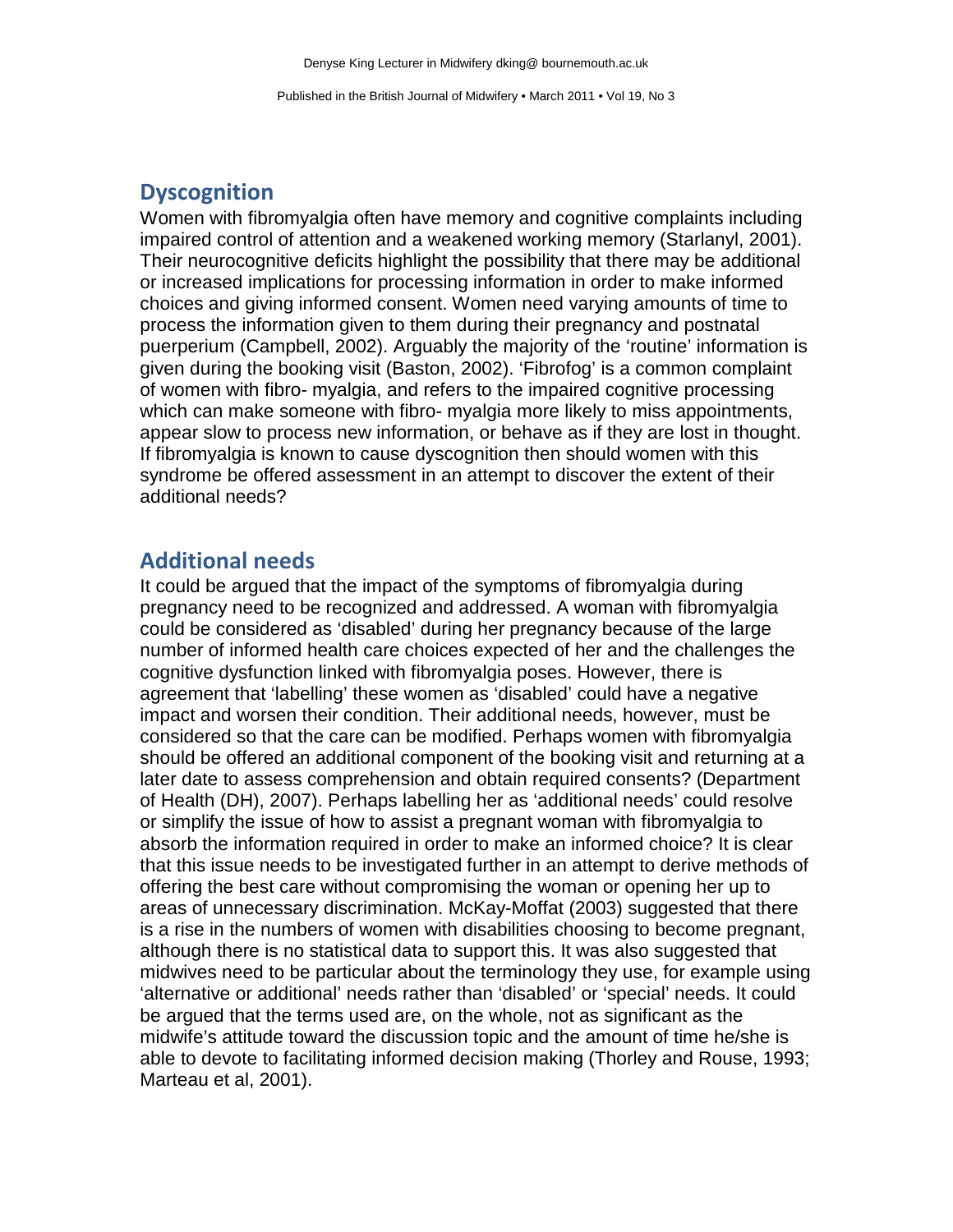Wald et al (2000) stated that anxiety is mini- mized by inviting women to become involved in the decision-making process and encouraging them to make informed choices about their care. Again, with the influence of the dyscognition experienced by many of these women, one could conclude that Wald's suggestions may actually increase stress levels in this instance for both the woman and the midwife. Furthermore, time is always a precious commodity within the health- care service and there is not always the necessary or appropriate amount of time to dedicate to each woman. It should be argued that is important to consider the demands on midwives with the advent of the 'modern ways of working' and to maintain an awareness that effective communication is becoming increasingly difficult for midwives to provide while trying to perform under the weight of their increasing workloads (Levy, 1999).

#### **Restorative sleep**

Lack of restorative sleep, which is required to promote physical and emotional recuperation, is a common complaint among new mothers. Most manage to cope with disturbed sleep cycles for varying periods of time until their baby/child learns to settle for extended durations through the night. Sleep is known to be important in the maintenance of a strong immune system, neuroendocrine and body temperature functions. Many of the body's cells also show increased protein production and reduced breakdown during sleep (Starlanyl, 2001). Women who have fibromyalgia already lack restorative sleep cycles (Starlanyl, 2003) and therefore may be additionally compromised in their ability to cope with increased night-time activity while coping with the demands of a new baby.

## **Medications**

The management of pain associated with fibromyalgia will vary depending on the individual's needs and the practitioner responsible for the patient's medical care. However, some general guidance has been produced following a review of 146 studies on fibromyalgia including 39 pharmacological and 59 nonpharmacological ones (Carville et al, 2007). There were nine recommendations formulated from this review which address the general, pharmacological and non-pharmacological management of fibromyalgia.

#### **Pharmacological management**

The pharmacological recommendations include using tramadol as well as simple analgesics such as paracetamol and other weak opioids. Antidepressants known to reduce pain and improve function, such as amitriptyline, were recommended along with drugs effective in the treatment of neuropathic pain such as pregabalin. Clearly these all have implications during the ante- natal period and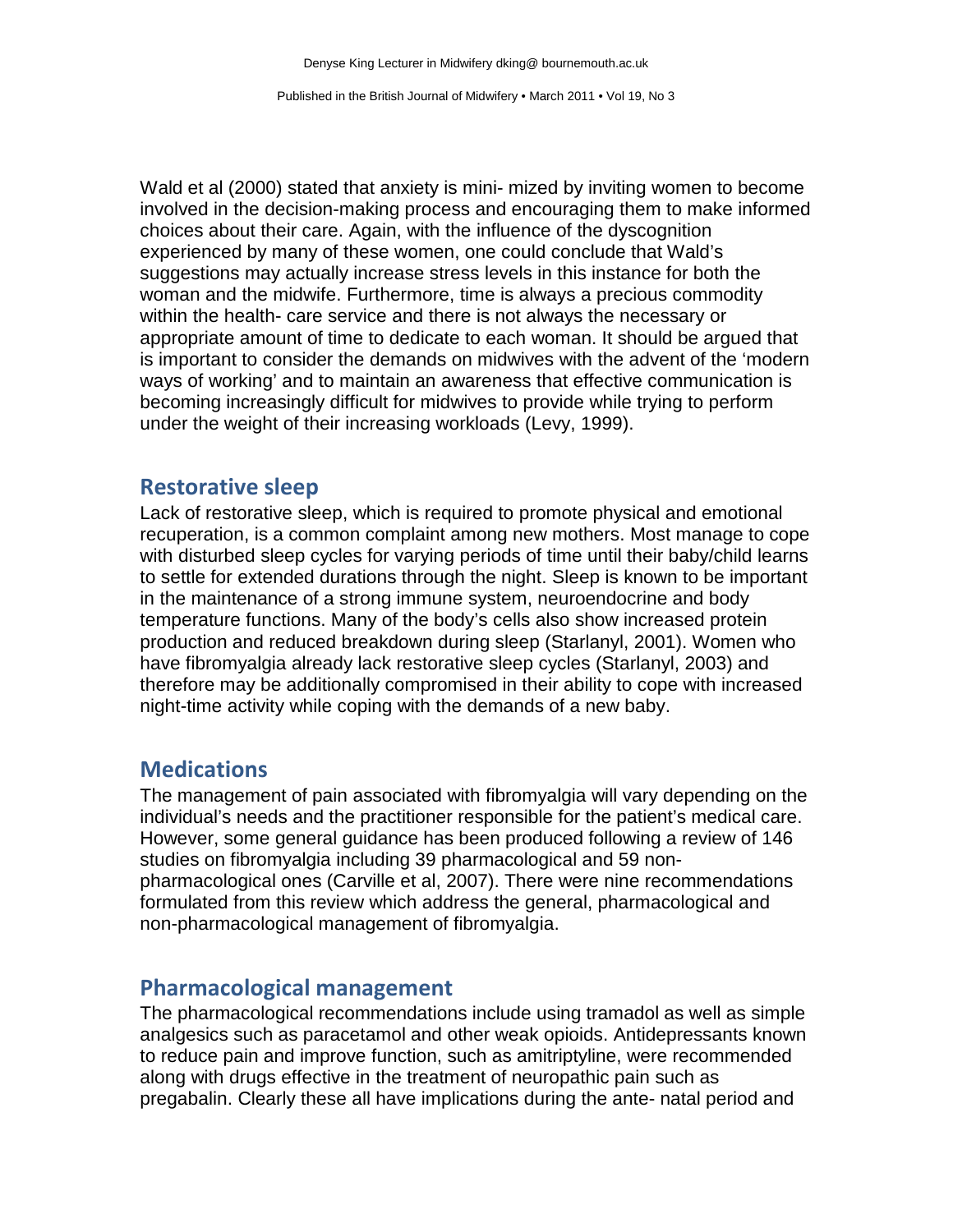within the postnatal period if the woman chooses to breastfeed.

#### **Non-pharmacoloical management**

The non-pharmacological recommendations included the use of a heated pool, individual exercise programmes, cognitive behavioural therapy, physiotherapy and psychological support. Good multidisciplinary working relationships are the key to coordinating the best possible care available to pregnant and perinatal women with a diagnosis of fibromyalgia.

## **Antenatal care**

Flare ups of the pain associated with fibromyalgia are often linked to triggers. These seem to be as individual as the person suffering the flare up. Women the author has met through the Fibromyalgia Association UK have reported flare-up triggers that range from stress, alcohol, caffeine, cold, inactivity, too much activity, and from being overweight.

Without knowledge of these triggers it would be very easy as caregivers to overlook the many clinical experiences that provide just such triggers. Lying still for the duration of a nuchal translucency scan, amniocentesis or other clinical procedure may be physically challenging and painful for women with fibromyalgia. Women have reported to me of being able to feel the scan impulses passing through their abdomen, sensations which they described as 'hot tingling' or as a 'zapping' sensation. Additionally all women with fibromyalgia under the author's care as a midwife have complained that the sensation of a 'full' bladder they needed to have for their nuchal translucency or dating scan was extremely uncomfortable. Several women complained of feeling faint on emptying their bladder and one said that it made her feel sick. Admittedly these reactions are not unheard of in the non-fibromyalgic population but what can be stated with conviction is that these complaints are far more frequent from women with fibromyalgia.

Pellegrino (2005) warned that increased stress will compound the fibromyalgic tendency toward fainting and it could be argued that the anticipation of seeing her baby during an ultrasound scan could increase a woman's stress levels. Unquestionably, health professionals will want to do their best to ensure that women with fibromyalgia have a good experience while under care, but the difficulty lies in how to facilitate this for them. Knowing what triggers affect each individual is the best starting place and from there the midwife can discuss with the professional performing the procedure if there is anyway in which the woman's discomfort can be minimized (UK National Screening Committee, 2007; Nursing and Midwifery Council (NMC), 2008). For example, it may be most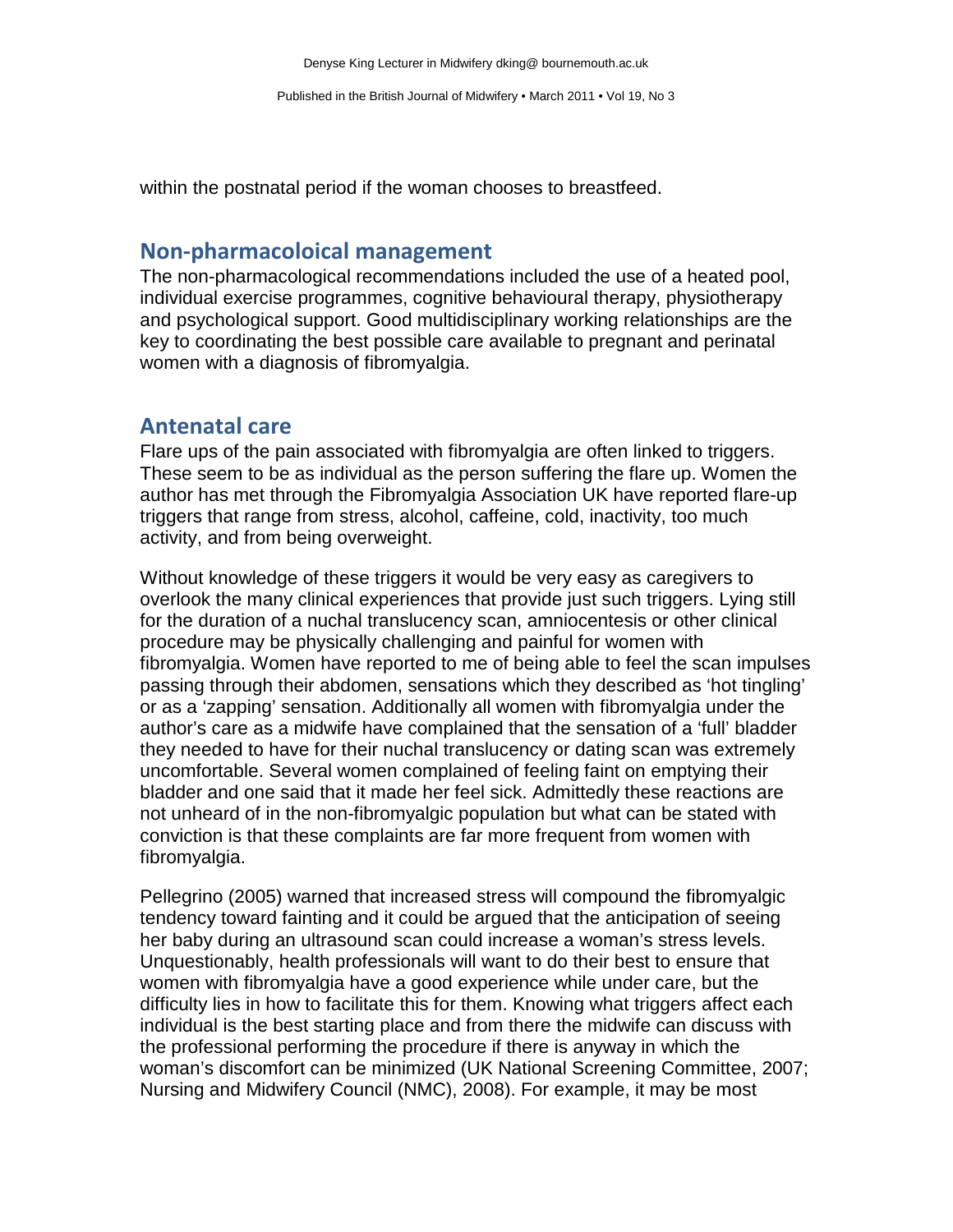appropriate for the woman to void her bladder slightly or be encouraged to move prior to the commencement of the invasive portion of the amniocentesis.

Health professionals need to be alert for signs of depression and anxiety beyond levels that are usually experienced by the woman. Mood disturbances are common although antidepressants are often prescribed to aid the onset of restorative sleep rather than for the treatment of depression in every case.

#### **Labour**

A literature review demonstrated that the most commonly held belief about fibromyalgia is that it is a disorder which amplifies pain (Fregni et al, 2006; Longley, 2006; Marinus, 2006). However Starlanyl (2003) suggests that some women may experience a temporary remission of their fibro- myalgia symptoms for the duration of their pregnancy and the author has seen evidence of this in the women she has encountered. In the author's experience, women with fibromyalgia seem to have higher pain thresholds during labour than women without fibromyalgia. This may be due to them having built up a certain amount of tolerance to pain through living with fibromyalgia. Having a warm room and space to mobilize seem particularly pertinent in relation to increasing the fibromyalgic women's ability to tolerate the pain associated with labour. Mobility is vital to women with fibromyalgia during labour in order to prevent the discomfort associated with muscle stiffness. Additionally, the ambient room temperature needs to be stable at all times which makes hydrotherapy an ideal option due to the carefully monitored temperature and the added buoyancy provided by the water.

## **Postnatal care**

Initiating difficult conversations about topics such as depression are important in the care of all post- natal women, but particularly vital for women with fibromyalgia who are thought to be prone to depressive episodes (Dell, 2007) The midwife will need to discuss postnatal depression as early as possible, preferably at least once in the antenatal period and broach the topic of postnatal depression early on in the postnatal period in an attempt to facilitate disclosure from the woman about her emotional wellbeing (Silverman et al, 2005). The midwife also needs to encourage her client to see her GP for a medication review within the first few days after the birth of her baby. Preparation and planning during pregnancy is necessary in order for the fibromyalgic woman and her family to be organized. She is likely to physically recover from

*Lack of restorative sleep, which is required to promote physical and emotional recuperation, is a common complaint among new mothers.*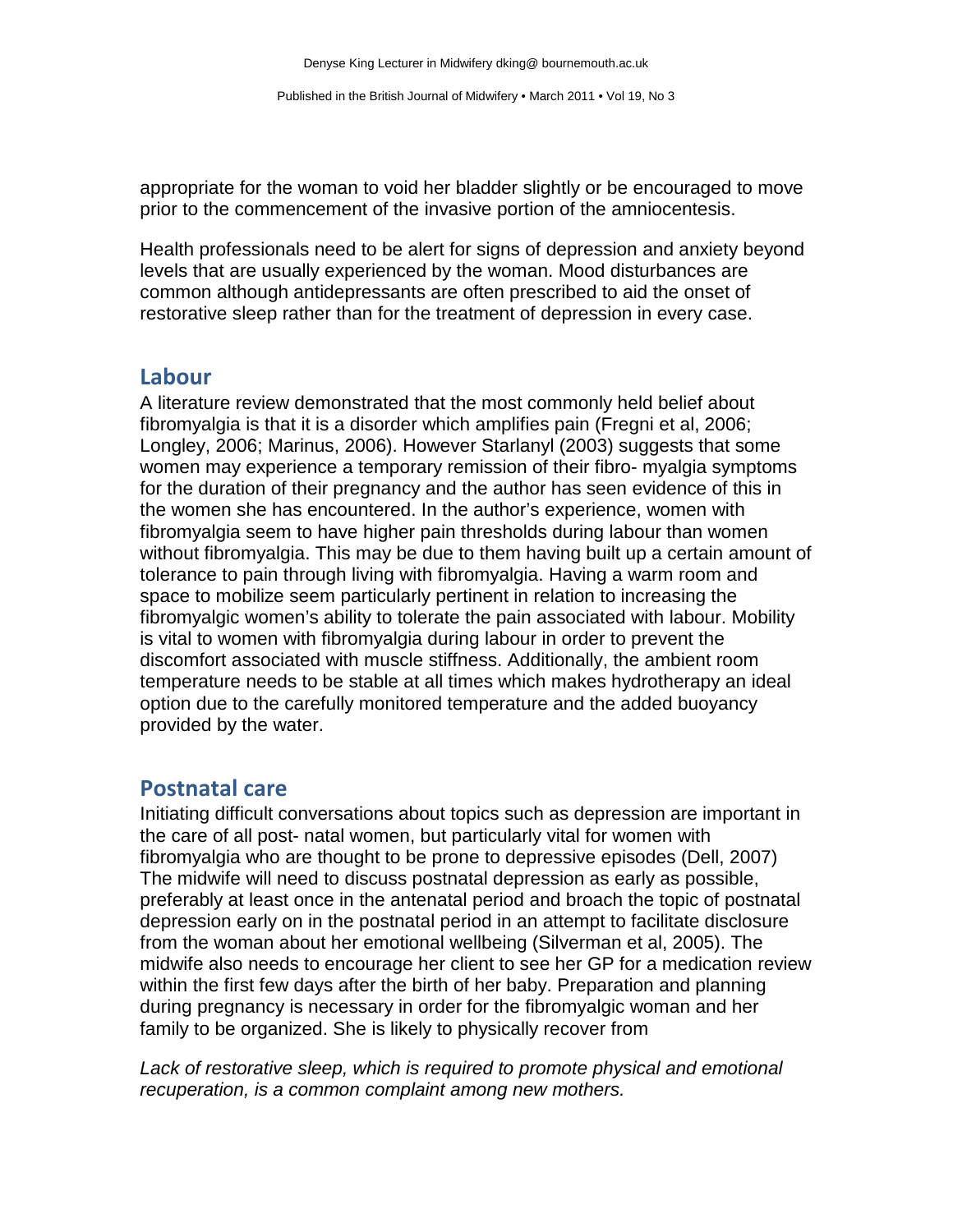the birth slower than her non-fibromyalgic peer group. It may be necessary to double-up on baby supplies so that there is a stock on each floor of the house and the new mother does not need to climb the stairs to the nursery countless times per day. Careful consideration will need to be under- taken in order to ensure that the woman has the support she needs to cope with the demands of the new baby after her partner returns to work. The lack of sleep may also have a stronger impact than usually seen in postnatal women, due to the fact that these women already struggle with periods of non-restorative sleep. If she is being treated with anti-depressants in order to encourage periods of restful sleep, then assurance will have to be sought that she can be roused from her slumber when her new baby needs attention.

The woman may struggle to maintain one position during a long infant-feeding session or suffer the after effects of doing so. The list is virtually endless and the named care giver can only provide advice on ways in which the woman and her partner may cope with these issues. Signposting these families to support groups and other facilities where help is available will be invaluable. Their pain medications and antidepressants may need reviewing depending on how they react postnatally and whether they are contraindicated with breastfeeding. Being organized is the key to coping for many of these women due to the dyscognition discussed earlier. A simple list may make each day f low smoother and provide a means of recognizing their achievements during a time when their life may seem a little overwhelming.

## **Conclusions**

Fibromyalgia is a condition which affects the whole person. Along with the physiological effects which can vary widely from woman to woman and from the pre-conceptual to postnatal periods, the negative impact of the cognitive dysfuntion must also be addressed. Very little is known about the best ways in which to ensure that the maternity experience is holistic for women with fibromyalgia. Innovative, individualized, multiprofessional care remains the ideal way to currently ensure their needs are met. Unfortunately, in these modern times in a resource-challenged NHS. this is an ideal rather than the norm. Without local targeted support groups to which these women can be signposted, ideal care is a long way from being achieved for the majority of women with fibromyalgia.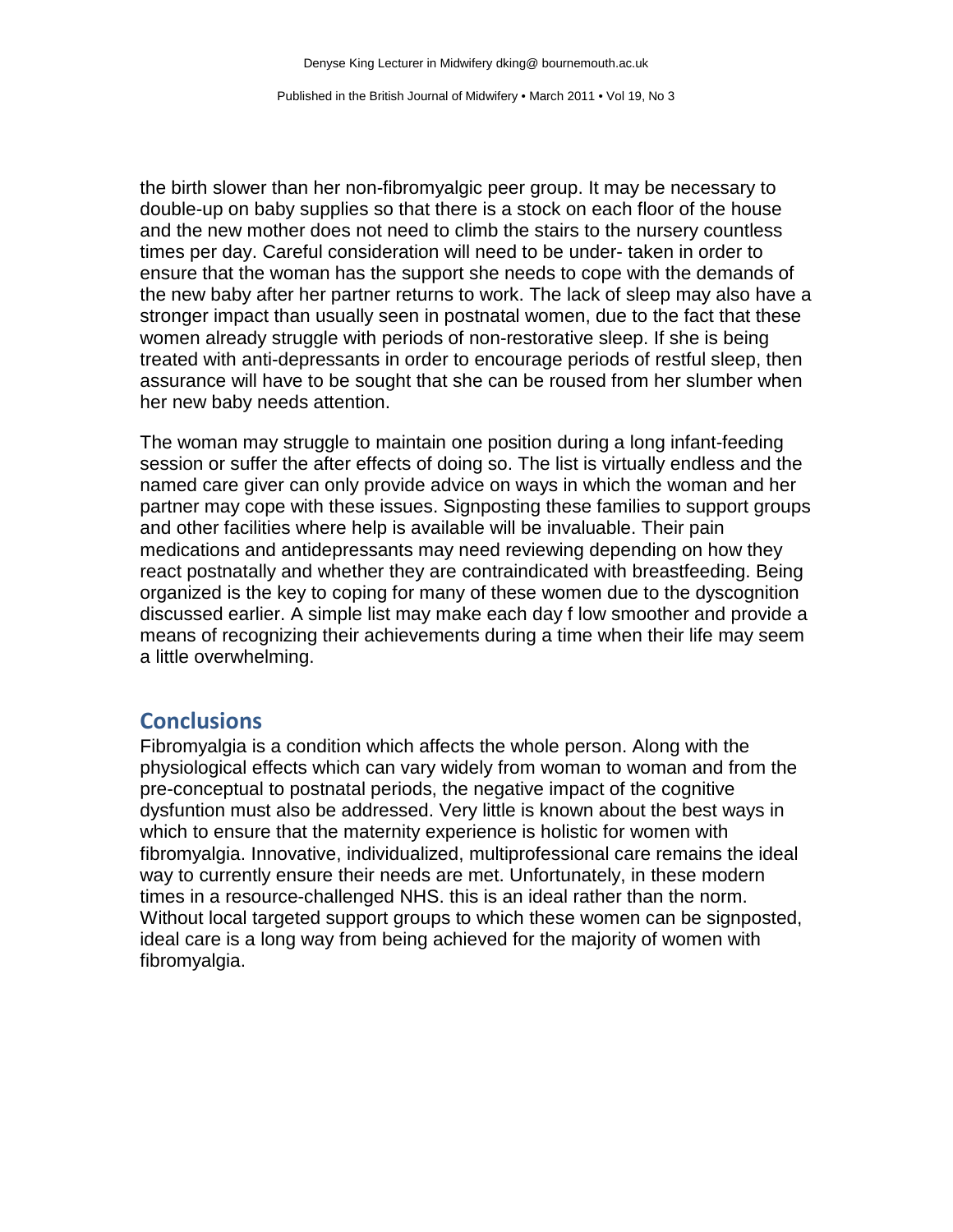#### **References**

Arthritis Care (2010) Fibromyalgia Fact Sheet. www. arthritiscare.org.uk/AboutArthritis/Conditions/ Fibromyalgia (accessed 31 January 2011)

Arthritis Research UK (2007) What is fibromyalgia? www.arthritisresearchuk.org/arthritis\_information/arthritis\_types\_\_symptoms/fibromyalgia.aspx (accessed 21 January 2011)

Ablin JN, Cohen H, Buskila D (2006) Mechanisms of disease: genetics of fibromyalgia. *Nat Clin Pract Rheumatol* **2(12):** 671–8

Arguelles LM, Afari N, Buchwald DS, Clauw DJ, Furner S, Goldberg J (2006) A twin study of posttraumatic stress disorder symptoms and chronic widespread pain. *Pain*  **124(1–2):** 150–7

Amital D, Fostick L, Polliack ML, Segev S, Zohar J, Rubinow A, Amital H (2006) Posttraumatic stress disorder, tenderness, and fibromyalgia syndrome: are they different entitites? *J Psychosom Res* **61(5):** 663–9

Baston H (2002) Midwifery basics. Antenatal care – the booking history. *Pract Midwife*  **5(10):** 26–3

Buskila D, Sarzi-Puttini P, Albin JN (2007) The genetics of fibromyalgia syndrome. *Pharmacogenomics* **8(1):** 67–74

Campbell E, Thompson S, Lavender T (2002) Providing women with evidence-based information. *BJM* **10(12):** 728–31

Carville SF, Arendt-Nielsen S, Bliddal H et al (2007) EULAR evidence-based recommendations for the management of fibromyalgia syndrome. *Ann Rheum Dis* **67(4):**  536–41

Dell D (2007) Getting the point about fibromyalgia. *Nursing* **37(2):** 61–4

Department of Health (2007) *Maternity Matters: Choice, Access and Continuity of Care In a Safe Service.* The Stationery Office, London

Fregni F, Gimenes R, Valle AC, Ferreira MJ et al (2006) A randomized, sham-controlled, proof of principle study of transcranial direct current stimulation for the treat- ment of pain in fibromyalgia. *Arthritis Rheum* **54(12):** 3988–98

Fibromyalgia Association UK (2009) What is fibromy- algia? http://tinyurl.com/4rsfogu (accessed 21 January 2011)